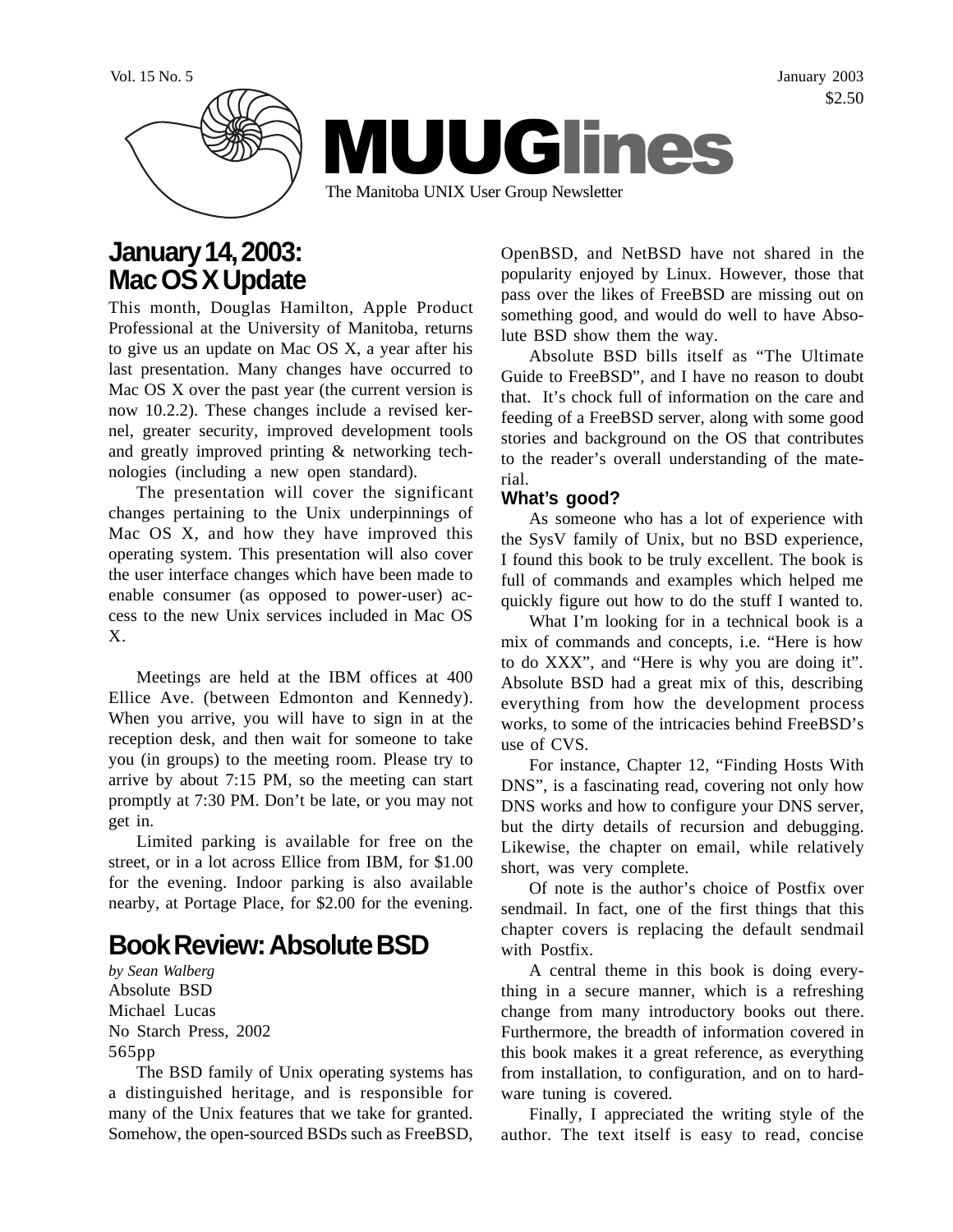without being terse, and very welcoming to the reader.

#### **What's bad?**

I've only a couple of minor quibbles about this book. The first is the organization. Even though the introduction states that the book can be read coverto-cover, I found many forward references throughout the later chapters, with backward references only to the early chapters. This would seem to indicate that it could have been laid out better.

Second, I found a few places where I had to scratch my head and ask "Are you sure of that?" The ones that come readily to mind had to do when the author compared BSD to other operating systems, or made some reference to hardware. More thorough technical editing might have smoothed over these rough edges.

#### **So?**

Absolute BSD is a great book about the FreeBSD operating system. People with some Unix experience, perhaps Linux or Solaris, will find it an excellent transitional step into learning more about the BSD world. Those new to Unix might be advised to pick up a basic Unix book and go through it after completing the initial installation. The breadth of information covered makes this the perfect companion for the budding BSD administrator.

### **Mandrake's Commercial Firewall Product**

MandrakeSoft, a leading Linux solutions provider, announced December 12th the availability of "Multi Network Firewall" (MNF) – a multi-VPN (virtual private network), multi-DMZ (demilitarized zone) firewall and networking solution that provides smart Internet Traffic Management combined with an industrial-strength hardening system for the highest level of network security. MNF provides remote administration and finely-tuned monitoring through a secure web interface, plus MandrakeSoft's worldfamous ease-of-use. MNF is the newest release in the MandrakeSecurity range of products, which also includes the Single Network Firewall, an application widely adopted by customers throughout the globe.

The Multi Network Firewall adds numerous features to Single Network Firewall such as the ability to manage multiple Virtual Private Networks (VPNs) and multiple DeMilitarized Zones

(DMZs). MNF is based on a secure Linux 2.4 kernel to provide numerous new technologies as well as an improved user interface. "The Single Network Firewall was a great product in its class, but it didn't include the wealth of advanced features that are introduced with MNF," said Frédéric Lepied, Chief Technical Officer of MandrakeSoft. "Aside from DMZ and VPN features, MNF offers, for instance, a stateful packet filtering technology based on IPtables and the Shorewall project to allow smarter and more precise analysis of data packets."

The interface offered by MNF enables system administrators to configure complex firewall and network options/services with just a few clicks of the mouse to result in dramatic time and productivity gains. Even the most experienced administrators will appreciate the ability to achieve, in a matter of minutes, previously complicated tasks such as customizing the graphical display of information for network and system activities. With MNF, a basic firewall configuration can be accomplished with just two mouse clicks (closing and opening of ports).

MNF is an ideal solution for small and mediumsized businesses as well as large enterprises seeking to deploy a full-featured network security solution that also delivers a low cost of ownership. Provided under a "per-server" licensing model, MNF's comprehensive networking solution offers superior economics by eliminating typical "addon" costs such as 3DES VPN licenses and VPN clients, as well as by bundling a collection of software that most other companies sell separately.

A medium-sized business can use MNF to build the entire company's network, including several demilitarized zones (DMZs) with Intrusion Detection capabilities. DMZs are special areas of a network placed between an untrusted environment (such as the Internet) and a protected network. With MNF, a business is capable of creating as many virtual private networks as needed, for example, to provide secure and encrypted communication for privileged and critical data. Large enterprises, especially those comprised of multi-platform environments, can use MNF to build sub-networks for providing secure access to entire company divisions. MNF also enables large enterprises to create virtual networks so that mobile staff members can communicate securely with the main office.

MNF's leading-edge Traffic Management fea-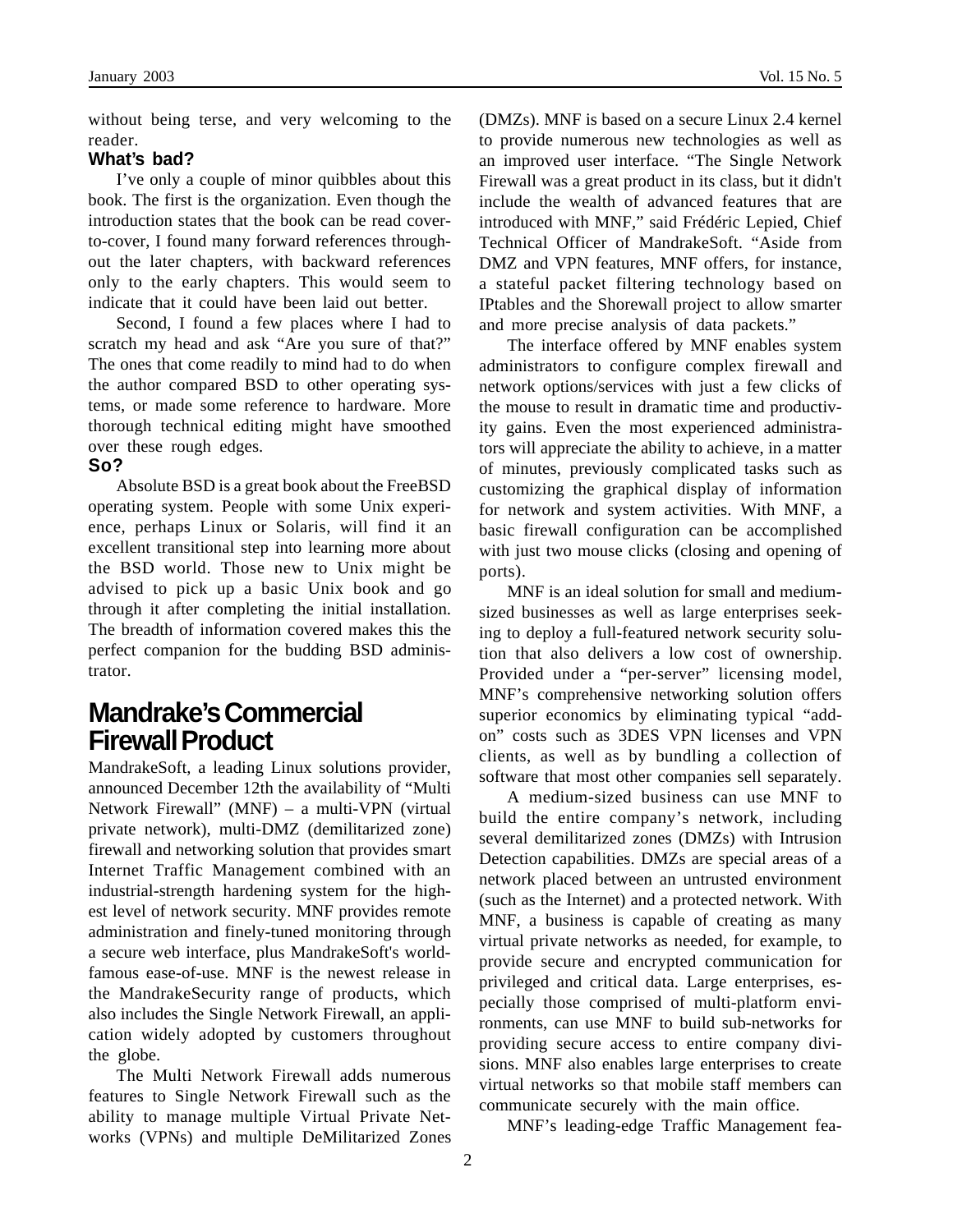ture handles a wide range of Internet connections, including modem, DSL, ISDN, Cable and T1. With MNF, businesses can optimize Internet bandwidth and control the time allowed for web-surfing. The integration of an easily configurable proxy (transparent, manual and manual with user authentication) accelerates access to content and data transfer. A specialized feature allows the ability to control Internet access only during specified hours of the day. MNF also enables businesses to enact content filtering capabilities to make sure that inappropriate or unwanted content can not be accessed from within the company's network.

MNF's main features include:

*Easy-to-use yet powerful configuration tools*

- Configuration and management is performed through a secure Web Interface
- Monitoring tools display detailed information about network & system activity
- Logs report intrusion detection, DHCP and Proxy usage
- Dial-on-demand provides a hassle-free way to share a dial-up connection
- *Strong Firewall*
- "IPtables" firewalling subsystem (stateful secure kernel 2.4).
- "Snort" and "Prelude" Intrusion Detection Systems
- DMZ wizard for configuring DMZs
- VPN, based on FreeS/wan project, for secure data transfer
- "Shorewall" hardening firewall system
- "MSEC" security system

*Complete network solution*

- Integrated and easily configured Proxy
- URL/content filtering
- Web surfing time restriction
- DNS cache
- DHCP server

A complete list of MNF features is available at: http://www.mandrakesoft.com/products/mnf/features. MNF is now available at MandrakeStore. (http://www.mandrakestore.com)

## **But You Already Do Backups, Right?**

Arkeia Corp., an international supplier of heterogeneous network backup solutions, announced on December 17th the release of Arkeia Light, a fully enabled free version of the company's awardwinning Arkeia v5 enterprise software for open source environments.

Arkeia Light is designed to provide Linuxbased PCs and small networks with enterprisecalibre backup capability at no cost for personal or commercial use. Arkeia is the most widely used professional backup solution in the Linux environment with more than 90,000 networks worldwide protected by either the Light or the full version.

This new version of Arkeia Light features the Arkeia v5 user interface, including a calendar interface for periodic backup and exception management. Arkeia Light adds support for OpenBSD and NetBSD clients and many new Linux distributions, including the recently announced UnitedLinux.

Arkeia believes that diversity and choice promote a healthy, robust and dynamic software industry. "Our offer of a free version for Linux backup servers acknowledges the voluntary work by thousands of Linux users who have donated time and expertise toward making Linux a viable alternative OS," said Phil Roussel, Arkeia CEO.

"Open source solutions have significantly contributed to the software industry by creating free, high-quality software such as Linux."

Arkeia Light is a complete version of the Arkeia solution (no time limit) for one Linux backup server attached to a SCSI single-tape tape drive and two desktop-class client machines, i.e., Linux, FreeBSD, BSD/OS, OpenBSD, NetBSD and/or an MS-Windows workstation (MacOS X support is scheduled for early next year).

Arkeia Light is available for download at http:/ /www.arkeia.com/arkeialight.html.

Formerly Knox Software, Arkeia is noted for its early and comprehensive support for the Linux open source operating system. Arkeia is a leading provider of enterprise network backup solutions. Founded in 1996, the company's mission is to provide fast, reliable, easy-to-use and affordable network backup solutions for heterogeneous networks.

The distributed client/server architecture, administrative capabilities, and multiplexing technologies enable Arkeia to provide enterprise-class technology at an affordable price. Arkeia supports hundreds of tape libraries, tape drives and more than 30 operating systems/hardware combinations.

The Arkeia product range, Arkeia Light, Arkeia